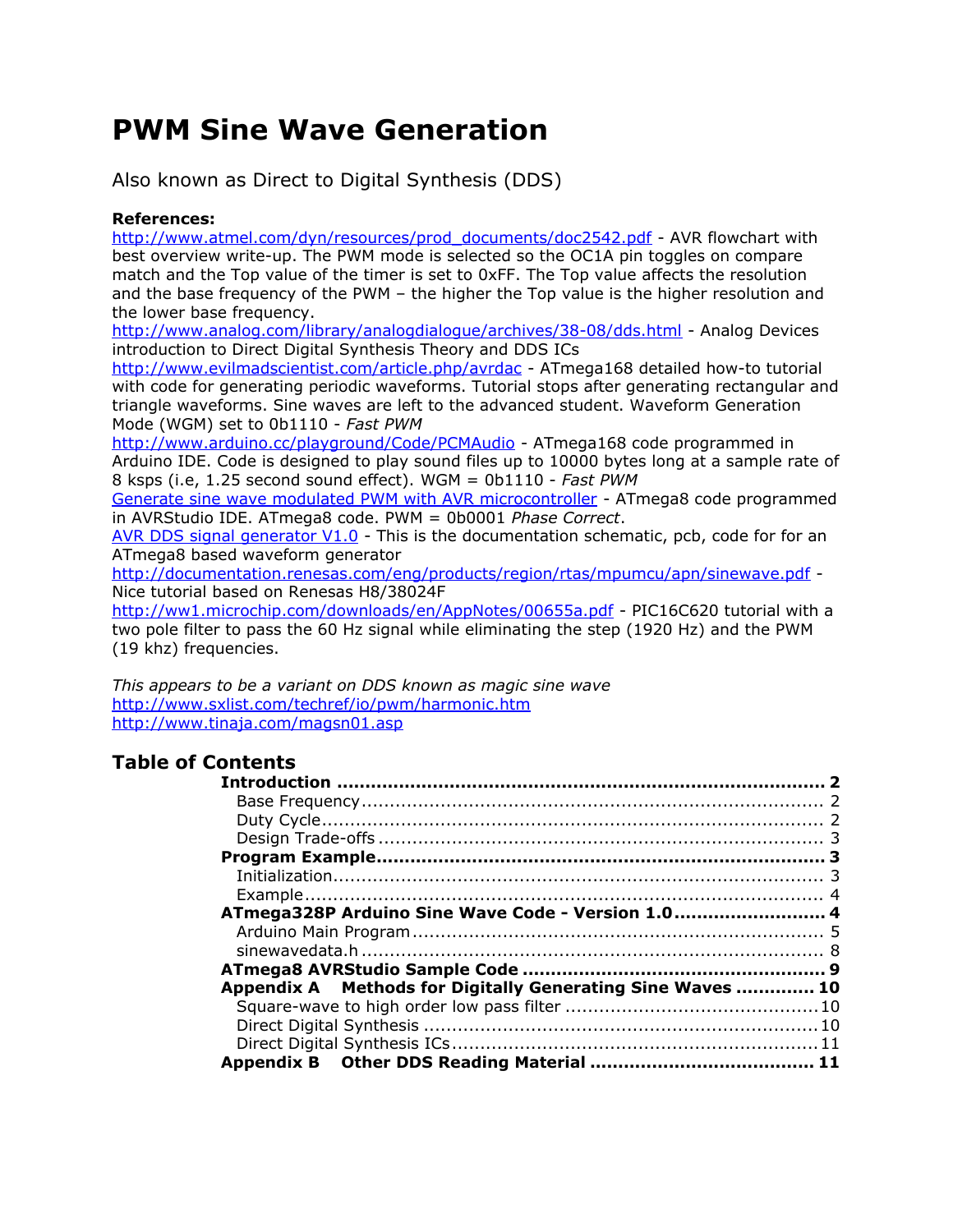# <span id="page-1-0"></span>**Introduction**

PWM combined with an analog filter can be used to generate analog output signals, i.e. a digital to analog converter (DAC). A digital pulse train with a constant period (fixed *base frequency*) is used as a basis. To generate different analog levels, the duty cycle and thereby the pulse width of the digital signal is changed. If a high analog level is needed, the pulse width is increased and vice versa.



#### <span id="page-1-1"></span>**Base Frequency**

In the AVR, the timer/counters are used to generate PWM signals. To change the PWM base frequency, the *timer clock frequency* and *top counter* value is changed. Faster clock  $(f_{clk\ i/o\ max} = 16$  MHz) and/or lower top value will increase the PWM base frequency, or timer overflow frequency. With full resolution (top value 255) the maximum PWM base frequency is 250 kHz. Increasing the base frequency beyond this frequency will be at the expense of reduced resolution, since fewer step are then available from 0% to 100% duty cycle.

#### <span id="page-1-2"></span>**Duty Cycle**

Altering the value of the Output Compare Registers (OCR) changes the duty cycle. Increasing the OCR value increases the duty cycle. The PWM output is high until the OCR value is reached, and low until the timer reaches the top value and wraps back to 0. This is called Fast-PWM mode.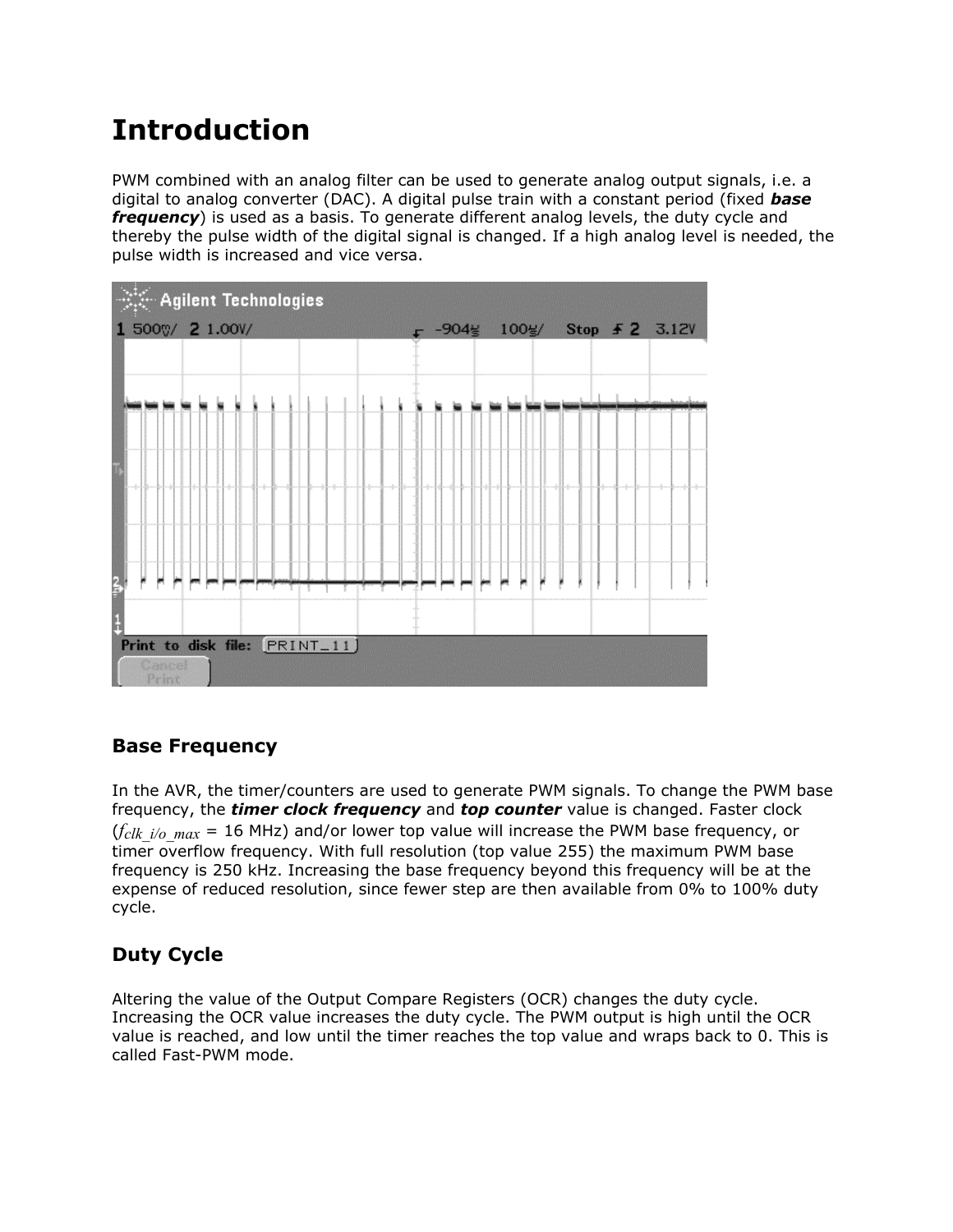#### <span id="page-2-0"></span>**Design Trade-offs**

The filter crossover frequency must be chosen high enough to not alter the analog signal of interest. At the same time it must be as low as possible to minimize the ripple from the PWM base frequency.

The step-size difference between the analog levels is dependent on the resolution of the PWM. The higher base frequency the more easily is it to attenuate the base frequency and thereby minimize the signal ripple. The selection of PWM resolution versus base frequency is thus an application dependent trade-off.

For an extreme example, the highest possible timer clock frequency for the Arduino Duemilanove ATtmega328P is 16 MHz (no prescaling). At 4 MHz (16MHz/4) PWM base frequency (top value 3) the OCR value can be set to 0, 1 (25% duty cycle), 2 (50% duty cycle, A in Figure 4) or 3 (100% duty cycle). This shows that lowering the top value to increase the PWM base frequency reduces the resolution.

# <span id="page-2-1"></span>**Program Example**

#### <span id="page-2-2"></span>**Initialization**

To be able to generate an output from the PWM, the Output Compare Pin of Timer0 (OC0A) is set up as output. This is Digital Pin 6 (Port D pin 6) on the

Next the Timer0 is set up: The clock source for the timer is prepared – the PLL is started and locked to the system clock (required). The PLL takes approximately 100 ms to lock onto the system clock and it is therefore necessary to wait for the PLL lock flag before proceeding. Once the PLL is locked it is selected as clock source for the timer.

The PWM mode is then selected so that the OC0A pin toggles on compare match and the Top value of the timer is set to 0xFF. The Top value affects the resolution and the base frequency of the PWM – the higher the Top value is the higher resolution and the lower base frequency.

The Timer is now ready to be started: The prescaler is set, which also starts the timer. Finally, the Overflow interrupt is enabled.

#### **ISR**

When the Timer0 value reaches the OCR0B value (0xFF), the Timer Overflow interrupt service routine (ISR) is executed. This happens at a constant interval, since OCR0B is constant. This interval is the base frequency of the fast PWM output signal.

In the Timer0 Overflow ISR, a look up in a sine table is made. On each look-up the index to the look-up table is incremented so that new values can be loaded. The value from the sine table is written to OCR0A. In this way the pulse width is modulated to the sine wave. Note that the OCR0A register is buffered and that the latching of the buffer into the actual OCR0A register takes place on the timer overflow.

The interrupt routine takes 13 clock cycles to execute. The call and return to and from the interrupt comes in addition – in total 21 system clock cycles. Since Timer0 is an 8-bit timer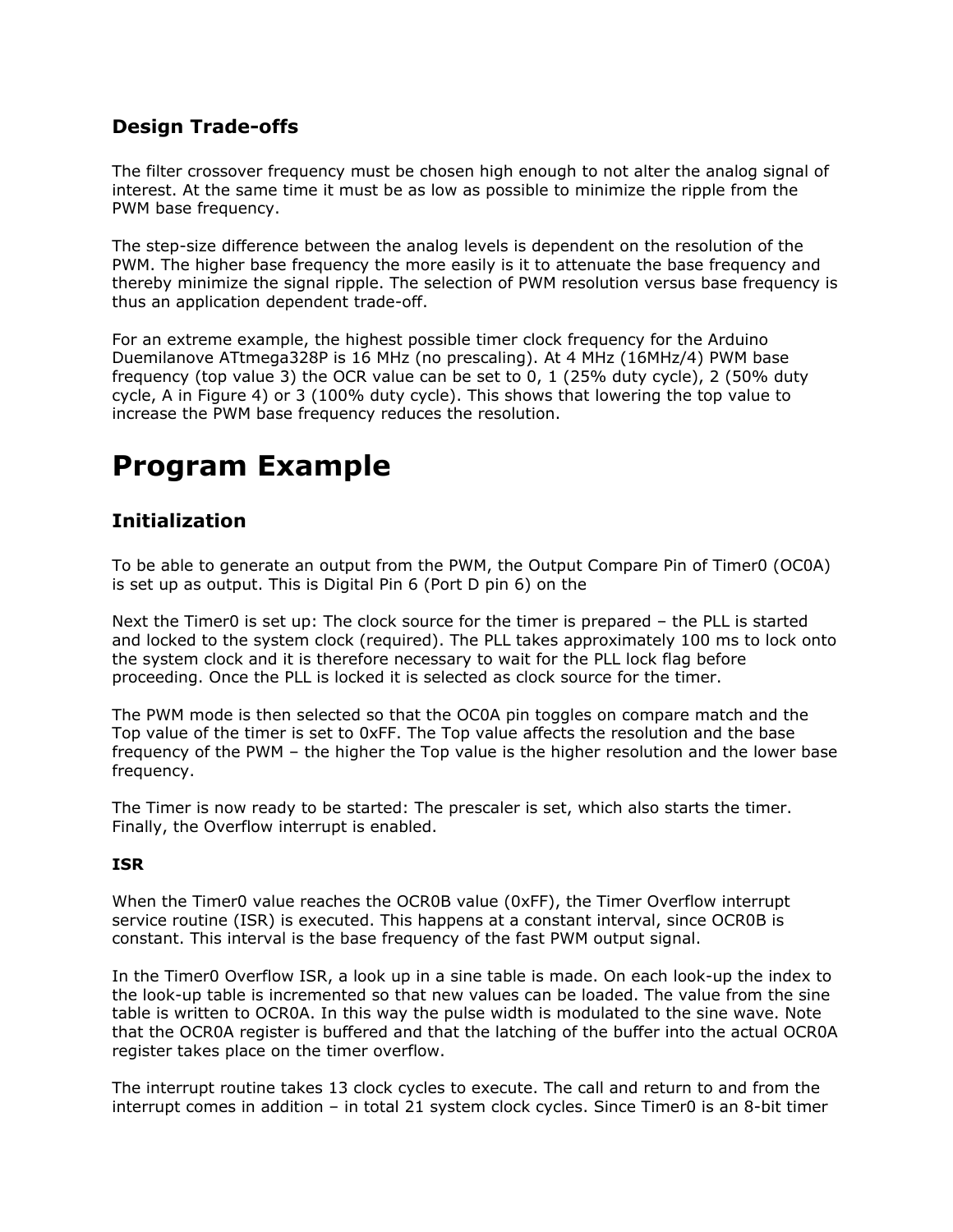the interrupt occurs every 256/(PWM\_clock/system\_clock) cycle. The example is based on that the device is clocked from the internal RC oscillator, which is 16 MHz (prescaler  $= 1$ ).  $256/16$  MHz = 16 usec

#### <span id="page-3-0"></span>**Example**

The following scope pictures are examples of sine wave signals generated by the ATmega328P PWM. The scope snap-shots show the output on the OC0A pin, which is the digital pulse modulated signal, and the filtered/shaped PWM signal. A simple RC filter is used to shape the PWM signal to a sine wave – an analog signal where the amplitude is given by the duty cycle of the PWM output. The RC filter used has an R = 10 kΩ and a C = 100 nF, resulting in a filter crossover frequency of 1 kHz, which will let the low frequency sine wave pass while filtering out the high frequency PWM base.



# <span id="page-3-1"></span>**ATmega328P Arduino Sine Wave Code - Version 1.0**

The following scope picture is an example of a 100Hz sine wave signal generated by the ATmega328P PWM. The scope snap-shot show the output on the OC0A pin (Arduino Digital Pin 6), which is the filtered/shaped PWM signal. A simple RC filter is used to shape the PWM signal to a sine wave – an analog signal where the amplitude is given by the duty cycle of the PWM output. The RC filter used has an R = 10 k $\Omega$  and a C = 100 nF, resulting in a filter crossover frequency of 1 kHz, which will let the low frequency sine wave pass while filtering out the high frequency PWM base (62.5 kHz).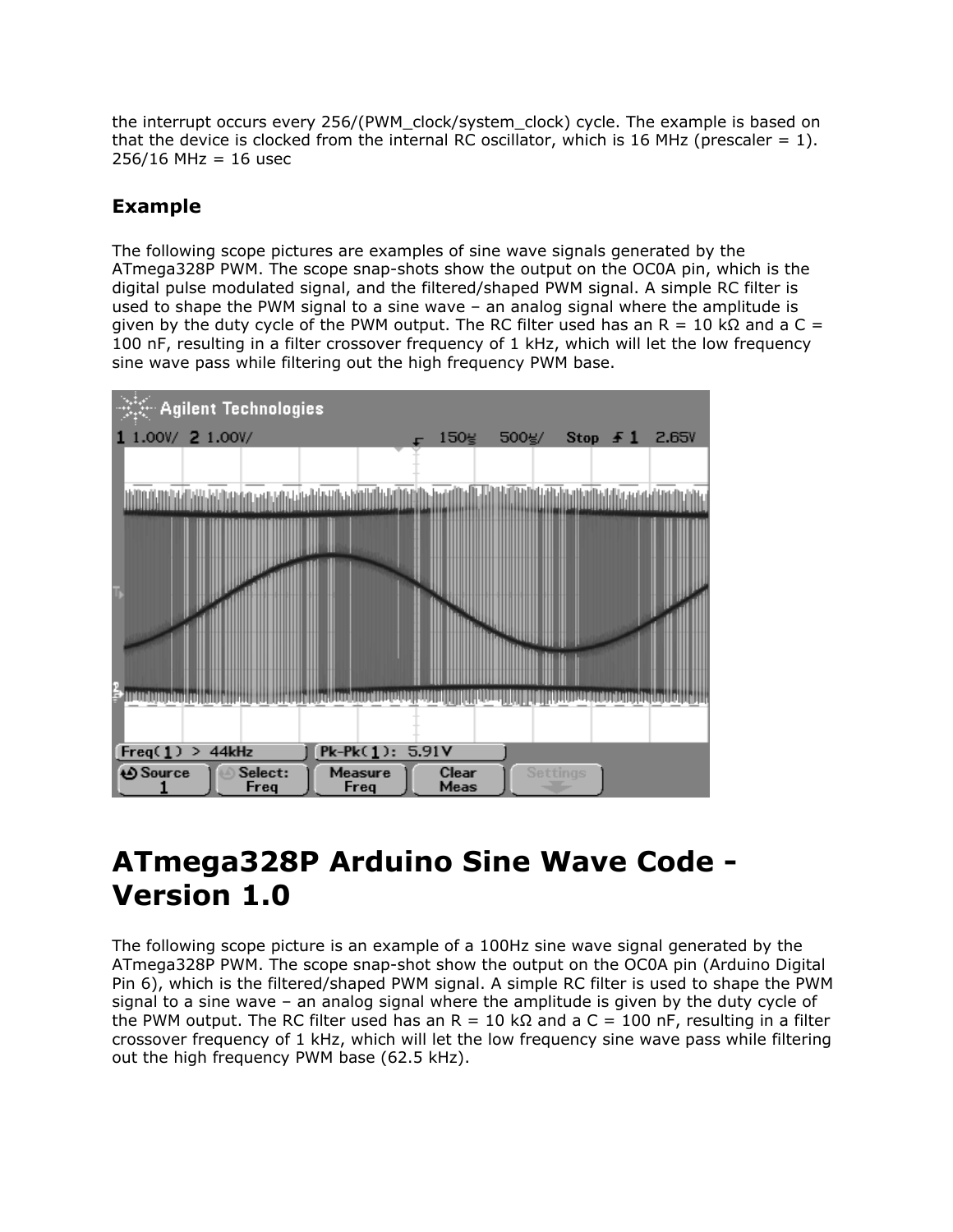

### <span id="page-4-0"></span>**Arduino Main Program**

```
/*
 * sinewave_pcm
 *
 * Generates 8-bit PCM sinewave on pin 6 using pulse-width modulation (PWM).
 * For Arduino with Atmega368P at 16 MHz.
 *
 * Uses timers 1 and 0. Timer 1 reads the sinewave table, SAMPLE_RATE times a
second.
* The sinewave table has 256 entries. Consequently, the sinewave has a
frequency of
 * f = SAMPLE RATE / 256
* Each entry in the sinewave table defines the duty-cycle of Timer 0. Timer
\Omega
```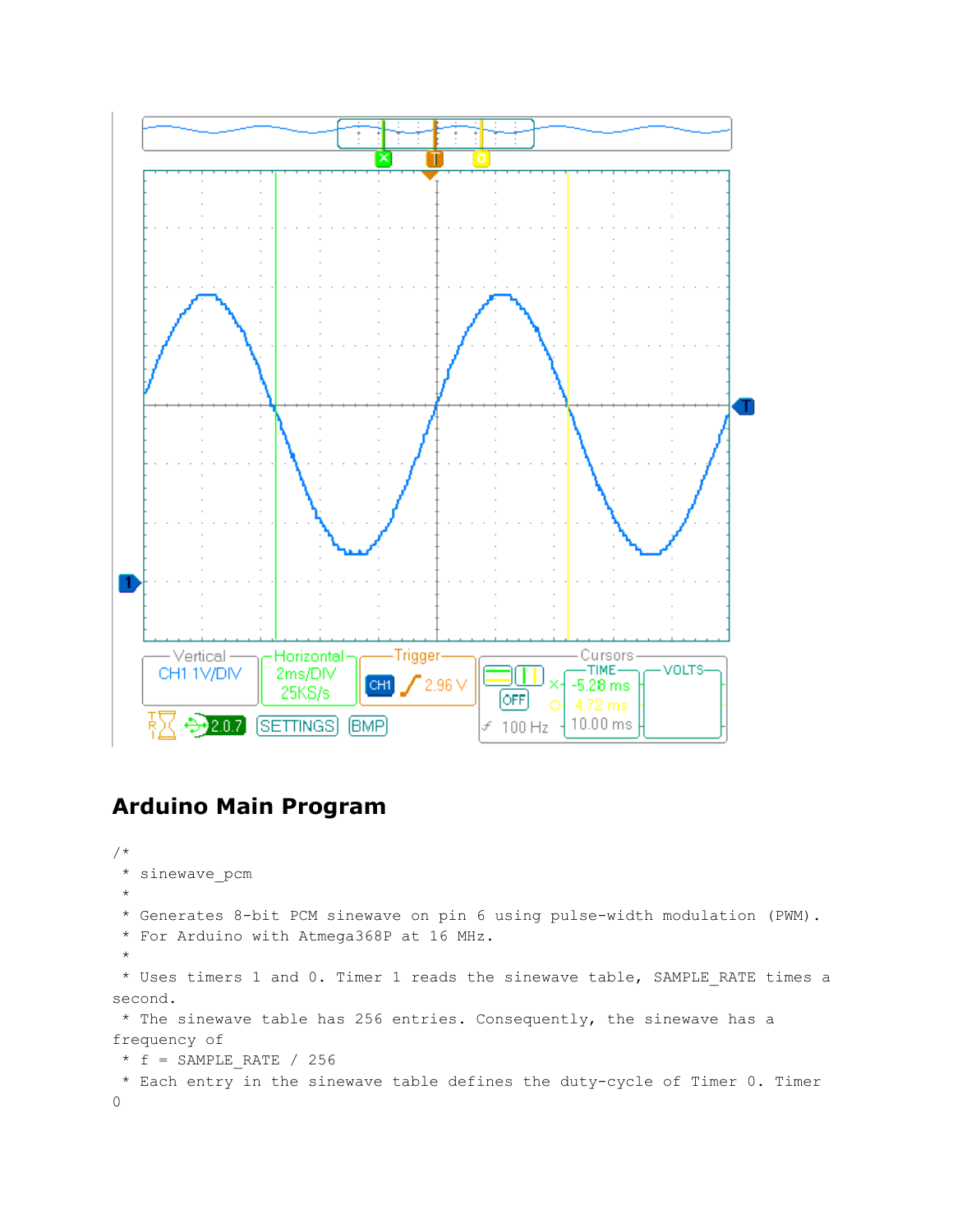```
* holds pin 6 high from 0 to 255 ticks out of a 256-tick cycle, depending on
 * the current duty cycle. Timer 0 repeats 62500 times per second (16000000 /
256),
 * much faster than the generated sinewave generated frequency.
 *
 * References:
 * http://www.atmel.com/dyn/resources/prod_documents/doc2542.pdf
 * http://www.analog.com/library/analogdialogue/archives/38-08/dds.html
 * http://www.evilmadscientist.com/article.php/avrdac
 * http://www.arduino.cc/playground/Code/R2APCMAudio
 * http://www.scienceprog.com/generate-sine-wave-modulated-pwm-with-avr-
microcontroller/
 * http://www.scienceprog.com/avr-dds-signal-generator-v10/
 * http://documentation.renesas.com/eng/products/region/rtas/mpumcu/apn/
sinewave.pdf
 * http://ww1.microchip.com/downloads/en/AppNotes/00655a.pdf
 *
 * By Gary Hill
 * Adapted from a script by Michael Smith <michael@hurts.ca>
 */
#include <stdint.h>
#include <avr/interrupt.h>
#include <avr/io.h>
#include <avr/pgmspace.h>
#define SAMPLE_RATE 8000 // 8 ksps
/*
 * The sinewave data needs to be unsigned, 8-bit
 *
 * sinewavedata.h should look like this:
 * const int sinewave length=256;
 *
 * const unsigned char sinewave data[] PROGMEM = {0x80,0x83, ...}*
 */
#include "sinewavedata.h"
int outputPin = 6; // (PCINT22/OC0A/AIN0)PD6, Arduino Digital Pin 6
volatile uint16 t sample;
// This is called at SAMPLE RATE kHz to load the next sample.
ISR(TIMER1_COMPA_vect) {
    if (sample >= sinewave length) {
      sample = -1;
    }
```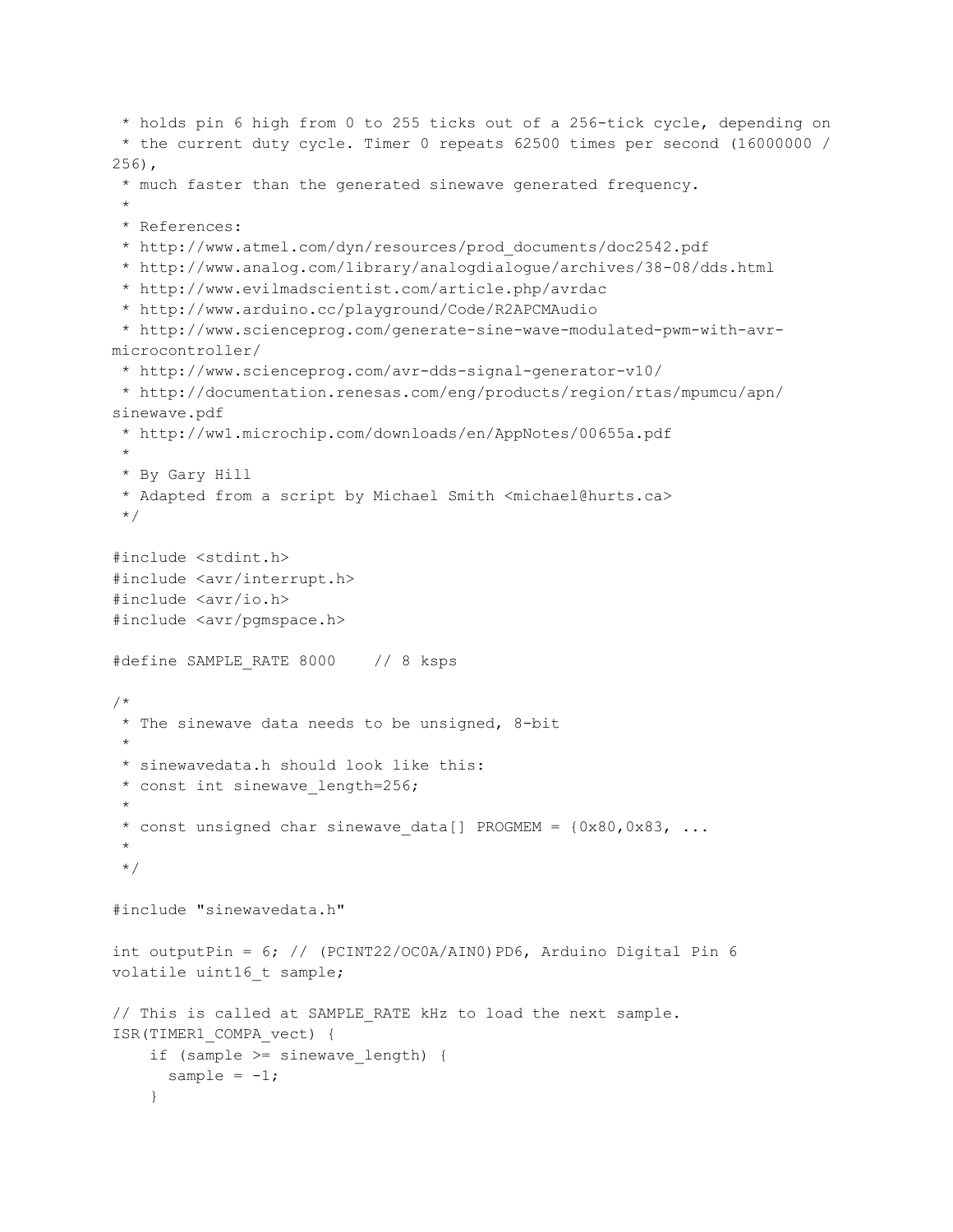```
else {
     OCR0A = pgm read byte(&sinewave data[sample]);
    }
   ++sample;
}
void startPlayback()
{
   pinMode(outputPin, OUTPUT);
   // Set Timer 0 Fast PWM Mode (Section 14.7.3)
    // WGM = 0b011 = 3 (Table 14-8)// TOP = 0xFF, update OCR0A register at BOTTOM
    TCCR0A = BV(WGM01) = BV(WGM00);TCCR0B &= ~ BV(WGM02);
    // Do non-inverting PWM on pin OC0A, arduino digital pin 6
    // COM0A = 0b10, clear OC0A pin on compare match,
    // set 0C0A pin at BOTTOM (Table 14-3)
    TCCROA = (TCCROA | BV(COMOA1)) & \& ~\sim BV(COMOAO);// COM0B = 0b00, OC0B disconnected (Table 14-6)
    TCCR0A \&= \sim ( BV(COM0B1) | BV(COM0B0));
    // No prescaler, CS = 0b001 (Table 14-9)
    TCCROB = (TCCROB < (BV(CS02) | BV(CS01))) | BV(CSO50);// Set initial pulse width to the first sample.
    OCR0A = pgm_read_byte(&sinewave_data[0]);
    // Set up Timer 1 to send a sample every interrupt.
    cli(); // disable interrupts
    // Set CTC mode (Section 15.9.2 Clear Timer on Compare Match)
    // WGM = 0b0100, TOP = OCR1A, Update 0CR1A Immediate (Table 15-4)
    // Have to set OCR1A *after*, otherwise it gets reset to 0!
    TCCR1B = (TCCR1B & ~BV(WGM13)) | BV(WGM12);
    TCCRIA = TCCRIA < (DV(WGM11) | BV(WGM10));// No prescaler, CS = 0b001 (Table 15-5)
    TCCRIB = (TCCRIB < (BV(CS12) | BV(CS11))) | BV(CS10);// Set the compare register (OCR1A).
    // OCR1A is a 16-bit register, so we have to do this with
    // interrupts disabled to be safe.
    OCR1A = F_CPU / SAMPLE_RATE; // 16e6 / 8000 = 2000
    // Enable interrupt when TCNT1 == OCR1A (p.136)TIMSK1 |= BV(OCIE1A);
```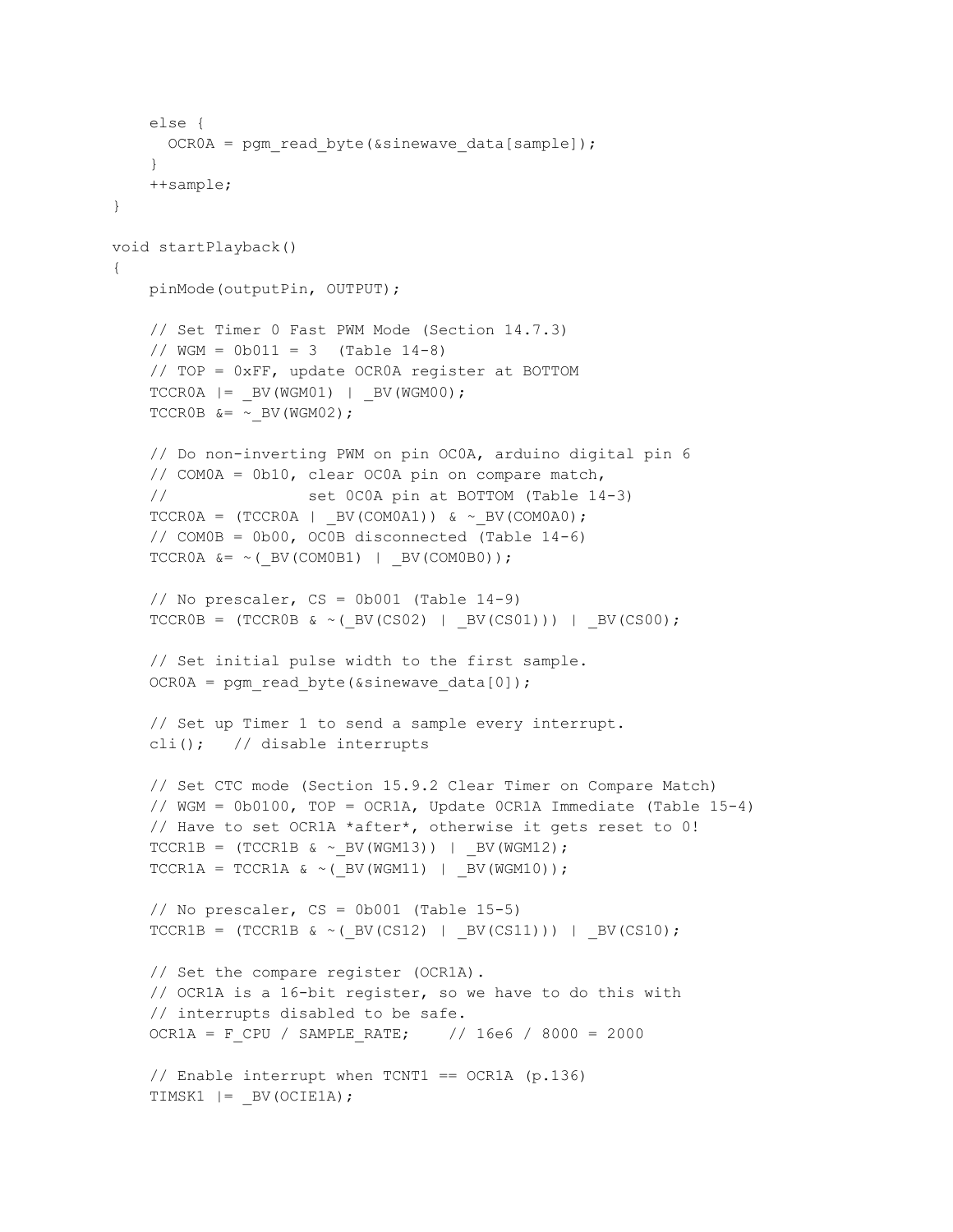```
sample = 0;
    sei(); // enable interrupts
}
void setup()
{
    startPlayback();
}
void loop()
{
    while (true);
}
```
#### <span id="page-7-0"></span>**sinewavedata.h**

```
/* Sinewave table
 * Reference:
 * http://www.scienceprog.com/generate-sine-wave-modulated-pwm-with-avr-
microcontroller/
 */
const int sinewave length=256;
const unsigned char sinewave data[] PROGMEM = {
0x80,0x83,0x86,0x89,0x8c,0x8f,0x92,0x95,0x98,0x9c,0x9f,0xa2,0xa5,0xa8,0xab,0xae,
0xb0,0xb3,0xb6,0xb9,0xbc,0xbf,0xc1,0xc4,0xc7,0xc9,0xcc,0xce,0xd1,0xd3,0xd5,0xd8,
0xda,0xdc,0xde,0xe0,0xe2,0xe4,0xe6,0xe8,0xea,0xec,0xed,0xef,0xf0,0xf2,0xf3,0xf5,
0xf6,0xf7,0xf8,0xf9,0xfa,0xfb,0xfc,0xfc,0xfd,0xfe,0xfe,0xff,0xff,0xff,0xff,0xff,
0xff,0xff,0xff,0xff,0xff,0xff,0xfe,0xfe,0xfd,0xfc,0xfc,0xfb,0xfa,0xf9,0xf8,0xf7,
0xf6,0xf5,0xf3,0xf2,0xf0,0xef,0xed,0xec,0xea,0xe8,0xe6,0xe4,0xe2,0xe0,0xde,0xdc,
0xda,0xd8,0xd5,0xd3,0xd1,0xce,0xcc,0xc9,0xc7,0xc4,0xc1,0xbf,0xbc,0xb9,0xb6,0xb3,
0xb0,0xae,0xab,0xa8,0xa5,0xa2,0x9f,0x9c,0x98,0x95,0x92,0x8f,0x8c,0x89,0x86,0x83,
0x80,0x7c,0x79,0x76,0x73,0x70,0x6d,0x6a,0x67,0x63,0x60,0x5d,0x5a,0x57,0x54,0x51,
0x4f,0x4c,0x49,0x46,0x43,0x40,0x3e,0x3b,0x38,0x36,0x33,0x31,0x2e,0x2c,0x2a,0x27,
0x25,0x23,0x21,0x1f,0x1d,0x1b,0x19,0x17,0x15,0x13,0x12,0x10,0x0f,0x0d,0x0c,0x0a,
0x09,0x08,0x07,0x06,0x05,0x04,0x03,0x03,0x02,0x01,0x01,0x00,0x00,0x00,0x00,0x00,
0x00,0x00,0x00,0x00,0x00,0x00,0x01,0x01,0x02,0x03,0x03,0x04,0x05,0x06,0x07,0x08,
0x09,0x0a,0x0c,0x0d,0x0f,0x10,0x12,0x13,0x15,0x17,0x19,0x1b,0x1d,0x1f,0x21,0x23,
0x25,0x27,0x2a,0x2c,0x2e,0x31,0x33,0x36,0x38,0x3b,0x3e,0x40,0x43,0x46,0x49,0x4c,
0x4f,0x51,0x54,0x57,0x5a,0x5d,0x60,0x63,0x67,0x6a,0x6d,0x70,0x73,0x76,0x79,0x7c};
```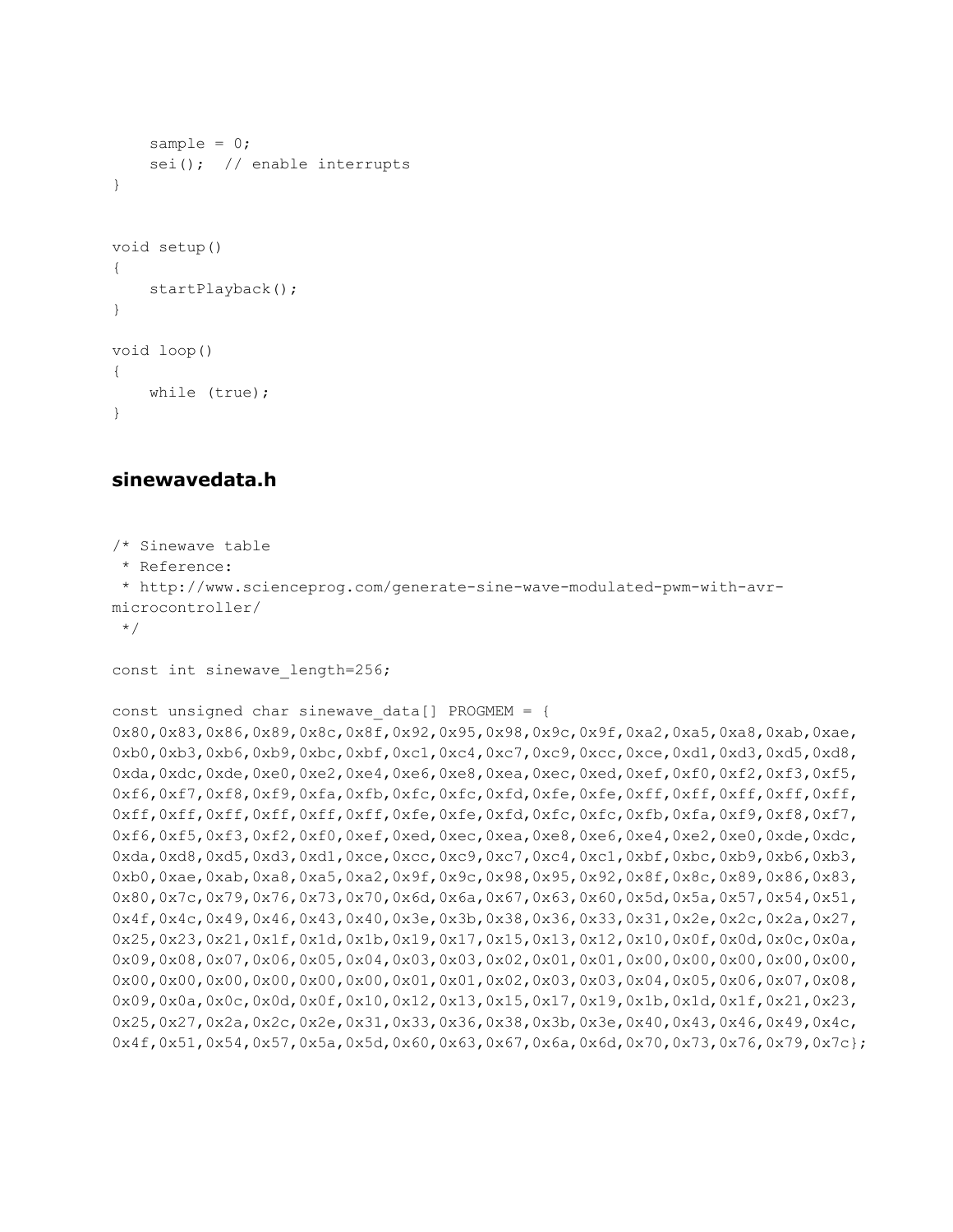## <span id="page-8-0"></span>**ATmega8 AVRStudio Sample Code**

[http://www.scienceprog.com/generate-sine-wave-modulated-pwm-with-avr](http://www.scienceprog.com/generate-sine-wave-modulated-pwm-with-avr-microcontroller/)[microcontroller/](http://www.scienceprog.com/generate-sine-wave-modulated-pwm-with-avr-microcontroller/)

This example will show how to generate a sinewave using PWM modulation. The example uses a AVR microcontroller and only a few lines of code. For this example I used an Atmega8 MCU. All project are set-up on a VMLAB simulator.

To achieve this I saved the sinewave lookup table in Flash program memory (don't forget to include interrupt.h header file):

```
const uint8 t sinewave[] PROGMEM= //256 values {0×80,0×83,0×86,...};
```
PWM is generated by using Phase and frequency correct PWM using 16 bit timer in Atmega8. Modulation is done by updating OCR1A value with one from sinewave table each time when compare matches. Reading from flash program memory is done simply:

```
OCR1A=pgm_read_byte(&sinewave[i]);
```
The line above is placed inside the output compare interrupt for OCR1A service routine. Resulting signal in scope simulator:



```
#include <avr\io.h>
#include <avr\interrupt.h>
#include <avr/pgmspace.h>
const uint8_t sinewave[] PROGMEM= //256 values
{
0x80,0x83,0x86,0x89,0x8c,0x8f,0x92,0x95,0x98,0x9c,0x9f,0xa2,0xa5,0xa8,0xab,0xae,
0xb0,0xb3,0xb6,0xb9,0xbc,0xbf,0xc1,0xc4,0xc7,0xc9,0xcc,0xce,0xd1,0xd3,0xd5,0xd8,
0xda,0xdc,0xde,0xe0,0xe2,0xe4,0xe6,0xe8,0xea,0xec,0xed,0xef,0xf0,0xf2,0xf3,0xf5,
0xf6,0xf7,0xf8,0xf9,0xfa,0xfb,0xfc,0xfc,0xfd,0xfe,0xfe,0xff,0xff,0xff,0xff,0xff,
0xff,0xff,0xff,0xff,0xff,0xff,0xfe,0xfe,0xfd,0xfc,0xfc,0xfb,0xfa,0xf9,0xf8,0xf7,
0xf6,0xf5,0xf3,0xf2,0xf0,0xef,0xed,0xec,0xea,0xe8,0xe6,0xe4,0xe2,0xe0,0xde,0xdc,
0xda,0xd8,0xd5,0xd3,0xd1,0xce,0xcc,0xc9,0xc7,0xc4,0xc1,0xbf,0xbc,0xb9,0xb6,0xb3,
0xb0,0xae,0xab,0xa8,0xa5,0xa2,0x9f,0x9c,0x98,0x95,0x92,0x8f,0x8c,0x89,0x86,0x83,
0x80,0x7c,0x79,0x76,0x73,0x70,0x6d,0x6a,0x67,0x63,0x60,0x5d,0x5a,0x57,0x54,0x51,
0x4f,0x4c,0x49,0x46,0x43,0x40,0x3e,0x3b,0x38,0x36,0x33,0x31,0x2e,0x2c,0x2a,0x27,
0x25,0x23,0x21,0x1f,0x1d,0x1b,0x19,0x17,0x15,0x13,0x12,0x10,0x0f,0x0d,0x0c,0x0a,
0x09,0x08,0x07,0x06,0x05,0x04,0x03,0x03,0x02,0x01,0x01,0x00,0x00,0x00,0x00,0x00,
0x00,0x00,0x00,0x00,0x00,0x00,0x01,0x01,0x02,0x03,0x03,0x04,0x05,0x06,0x07,0x08,
0x09,0x0a,0x0c,0x0d,0x0f,0x10,0x12,0x13,0x15,0x17,0x19,0x1b,0x1d,0x1f,0x21,0x23,
0x25,0x27,0x2a,0x2c,0x2e,0x31,0x33,0x36,0x38,0x3b,0x3e,0x40,0x43,0x46,0x49,0x4c,
0x4f,0x51,0x54,0x57,0x5a,0x5d,0x60,0x63,0x67,0x6a,0x6d,0x70,0x73,0x76,0x79,0x7c
};
```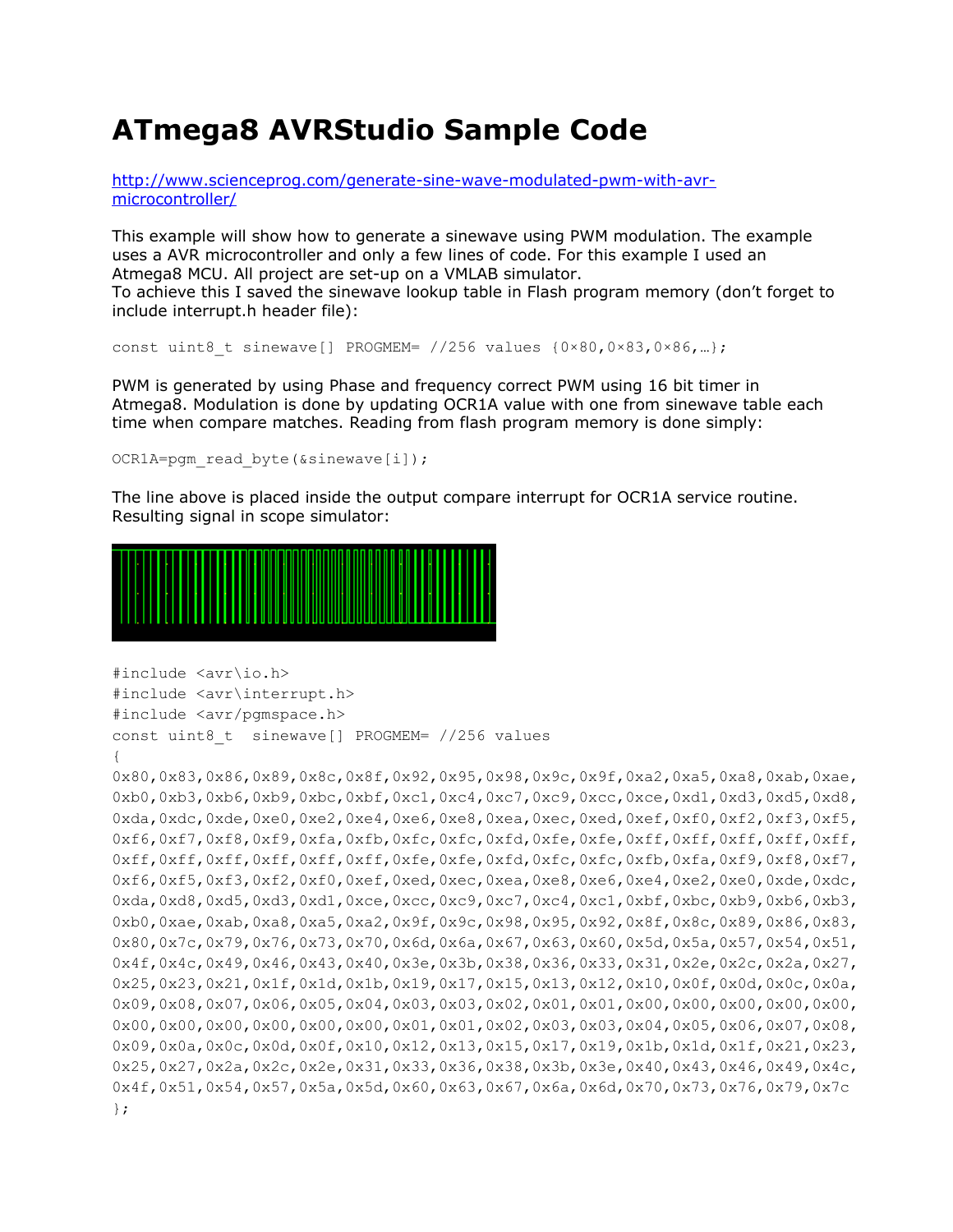```
uint8 t i=0;
ISR(TIMER1_COMPA_vect){
   OCR1A=pgm_read_byte(&sinewave[i]);
   i++;}
int main(void) {
//Port D pins as input
DDRD=0x00;
//Enable internal pull ups
PORTD=0xFF;
//Set PORTB1 pin as output
DDRB=0xFF;
// initial OCR1A value
OCR1A=80;
//Output compare OC1A 8 bit non inverted PWM
TCCR1A=0x91;
//start timer without prescaler
TCCR1B=0x01;
//enable output compare interrupt for OCR1A (TIMSKI=0x10 for ATmega8)
TIMEK=0x02; // OCIE1A = 1
//enable global interrups
sei();
   while (1) {
   //loop forever. Interrupts will do the job.
   }
}
```
## <span id="page-9-0"></span>**Appendix A Methods for Digitally Generating Sine Waves**

This page provides an overview of the different methods for digitally generating sine waves **[http://homepage.ntlworld.com/moonshadow/New\\_Folder/electronics.htm](http://homepage.ntlworld.com/moonshadow/New_Folder/electronics.htm)**

#### <span id="page-9-1"></span>**Square-wave to high order low pass filter**

<http://www.maxim-ic.com/app-notes/index.mvp/id/2081> The app-note uses an AT90S2323 AVR Microcontroller and [MAX7400CSA+-ND](http://search.digikey.com/scripts/DkSearch/dksus.dll?Detail&name=MAX7400CSA%2B-ND) 8<sup>th</sup> order low-pass filter \$5.96, in stock at digi-key

#### <span id="page-9-2"></span>**Direct Digital Synthesis**

A simple RC filter is used to shape the PWM signal to a sine wave – an analog signal where the amplitude is given by the duty cycle of the PWM output. The RC filter used has an  $R = 10$  kohm and a  $C = 100$  nF, resulting in a filter crossover frequency of 1 kHz,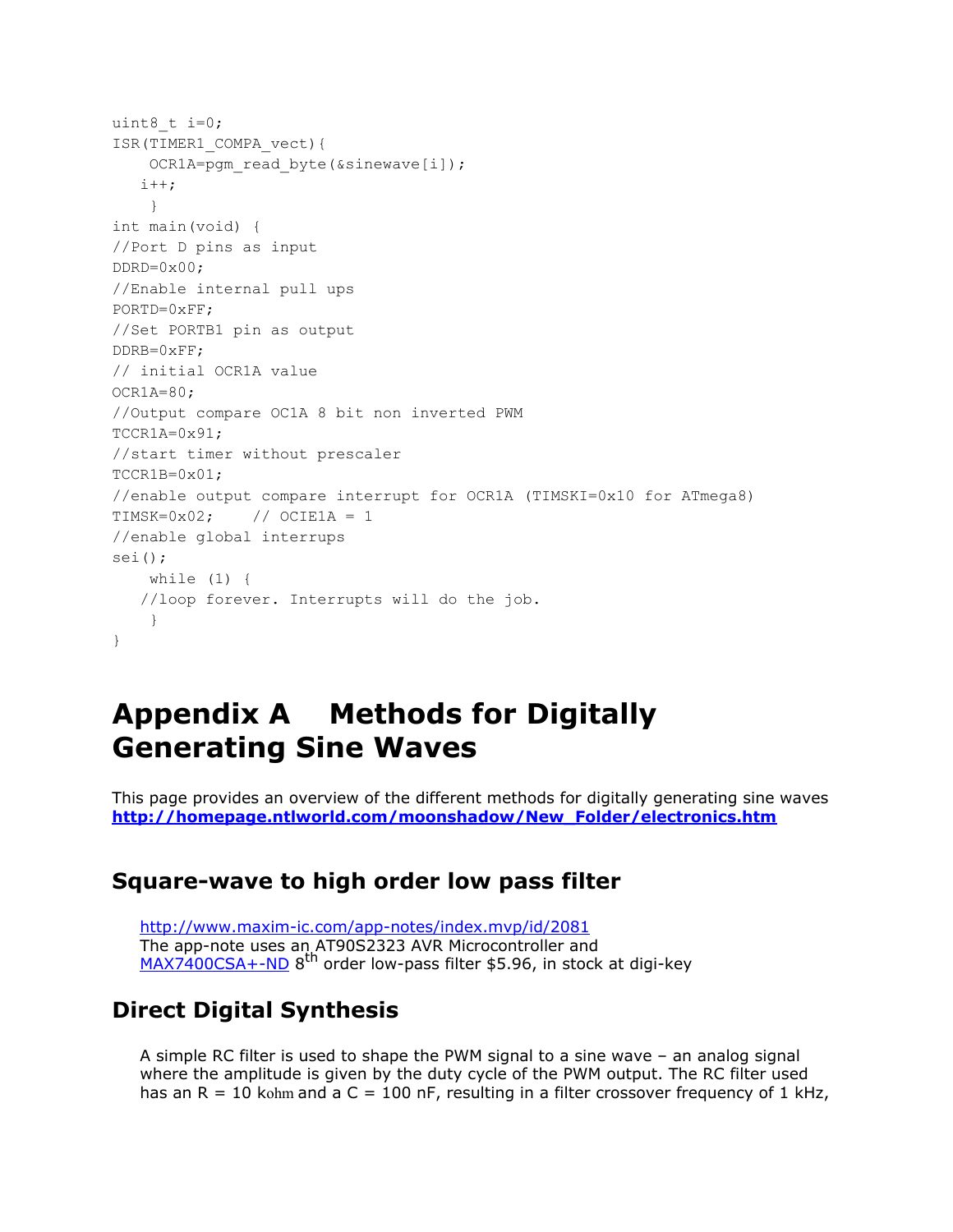which will let the low frequency sine wave pass while filtering out the high frequency PWM base.

[http://www.atmel.com/dyn/resources/prod\\_documents/doc2542.pdf](http://www.atmel.com/dyn/resources/prod_documents/doc2542.pdf) [Generate sine wave modulated PWM with AVR microcontroller](http://www.scienceprog.com/generate-sine-wave-modulated-pwm-with-avr-microcontroller/) <http://www.arduino.cc/playground/Code/PCMAudio> <http://www.shaduzlabs.com/article-8.html> [http://www.scienceprog.com/generate-sine-wave-modulated-pwm-with-avr](http://www.scienceprog.com/generate-sine-wave-modulated-pwm-with-avr-microcontroller/)[microcontroller/](http://www.scienceprog.com/generate-sine-wave-modulated-pwm-with-avr-microcontroller/) [http://documentation.renesas.com/eng/products/region/rtas/mpumcu/apn/](http://documentation.renesas.com/eng/products/region/rtas/mpumcu/apn/sinewave.pdf) [sinewave.pdf](http://documentation.renesas.com/eng/products/region/rtas/mpumcu/apn/sinewave.pdf) <http://ww1.microchip.com/downloads/en/AppNotes/00655a.pdf>

*This appears to be a variant on DDS known as magic sine wave* <http://www.sxlist.com/techref/io/pwm/harmonic.htm> <http://www.tinaja.com/magsn01.asp>

### <span id="page-10-0"></span>**Direct Digital Synthesis ICs**

[http://www.analog.com/en/rfif-components/direct-digital-synthesis-dds/products/](http://www.analog.com/en/rfif-components/direct-digital-synthesis-dds/products/index.html) [index.html](http://www.analog.com/en/rfif-components/direct-digital-synthesis-dds/products/index.html) All DDS ICs have 10 bit resolution [AD9834BRUZ-ND](http://search.digikey.com/scripts/DkSearch/dksus.dll?Detail&name=AD9834BRUZ-ND) \$8.53 (minimum qty. 1, 1,800 in stock), 75 MHz, 28 bit tuning word, serial interface, 2.3v to 5.5v, 20-lead TSSOP [AD9835BRUZ-ND](http://search.digikey.com/scripts/DkSearch/dksus.dll?Detail&name=AD9835BRUZ-ND) \$9.93 (minimum qty. 1, 394 in stock), 50 MHz, 32 bit tuning word, serial interface, 5v, 16-Lead TSSOP [AD5932YRUZ-ND](http://search.digikey.com/scripts/DkSearch/dksus.dll?Detail&name=AD5932YRUZ-ND) \$8.80 (minimum qty. 1, 467 in stock), 50 MHz, 24 bit tuning word, serial interface, 2.3v to 5.5v, 16-pin TSSOP [AD9832BRUZ-ND](http://search.digikey.com/scripts/DkSearch/dksus.dll?Detail&name=AD9832BRUZ-ND) \$8.63 (minimum qty. 1, 1 in stock) [AD9833BRMZ-ND](http://search.digikey.com/scripts/DkSearch/dksus.dll?Detail&name=AD9833BRMZ-ND) \$8.20 (minimum qty. 1, not in stock) [AD5930YRUZ-ND](http://search.digikey.com/scripts/DkSearch/dksus.dll?Detail&name=AD5930YRUZ-ND) \$11.20 (minimum qty. 1, not in stock)

Other solutions do not seem to be widely supported (or at least supported a digikey) Fairchild Semiconductor [ML2035](http://media.digikey.com/pdf/Data%20Sheets/Fairchild%20PDFs/ML2035.pdf) 8-pin DIP

Micro Linear Corporation ML2036, ML2037, not found at Digikey Maxim [MAX038](http://pdfserv.maxim-ic.com/en/ds/MAX038.pdf)CPP+, MAX038, 20-pin DIP Cypress Semiconductor **CY25701FLXC**

# <span id="page-10-1"></span>**Appendix B Other DDS Reading Material**

The following articles were reviewed by me and considered to offer, within the context of the main sources cited at the beginning of this report. Having said that, there is some pretty interesting outside-the-box ideas represented in some of the articles

...*of little value* [Simple but powerful Function generator](http://www.scienceprog.com/simple-but-powerful-function-generator/) - The generator was build and tested by nuxie1 using [XR-2206](http://www.datasheetcatalog.com/datasheets_pdf/X/R/2/2/XR2206.shtml) function generator [Consider PWM signal](http://www.scienceprog.com/consider-pwm-signal/) <http://www.shaduzlabs.com/article-8.html> - Arduino tone generation using low-pass filter